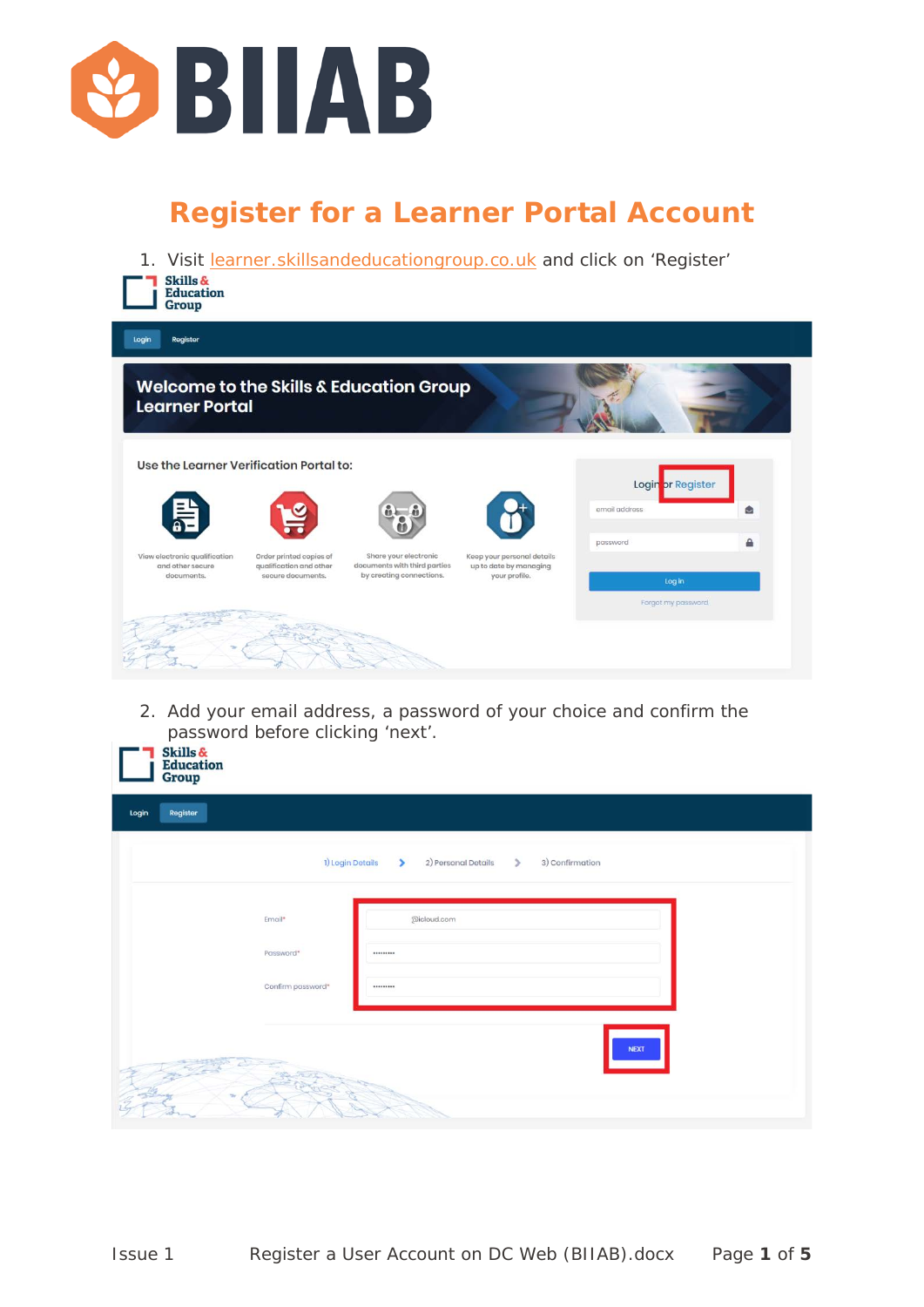

3. Add your first name, last name, your enrolment number as displayed in the email you received stating your records have been published and your date of birth. It is imperative to include your correct surname, enrolment number and date of birth as these are used to confirm your account. Once complete please click 'Next'.

| SKIIIS &<br>Education<br>Group |                   |                                                                             |
|--------------------------------|-------------------|-----------------------------------------------------------------------------|
| Register<br>Login              |                   |                                                                             |
|                                |                   | 1) Login Details<br>2) Personal Details<br>3) Confirmation<br>$\rightarrow$ |
|                                | First Name*       | Mickey                                                                      |
|                                | Last Name*        | Mouse                                                                       |
|                                | Enrolment Number* | AMS000012345                                                                |
|                                | Date of Birth     | 02/06/1981                                                                  |
|                                | <b>PREVIOUS</b>   | <b>NEXT</b>                                                                 |
|                                |                   |                                                                             |

4. On the final screen you need to double check all your details before clicking 'Register'.

|                   | 1) Login Details<br>2) Personal Details<br>3) Confirmation |  |
|-------------------|------------------------------------------------------------|--|
| Email:            | @icloud.com                                                |  |
| First Name:       | Mickey                                                     |  |
| Last Name:        | Mouse                                                      |  |
| Enrolment Number: | AMS0000l2345                                               |  |
| Date of Birth:    | 02/06/1981                                                 |  |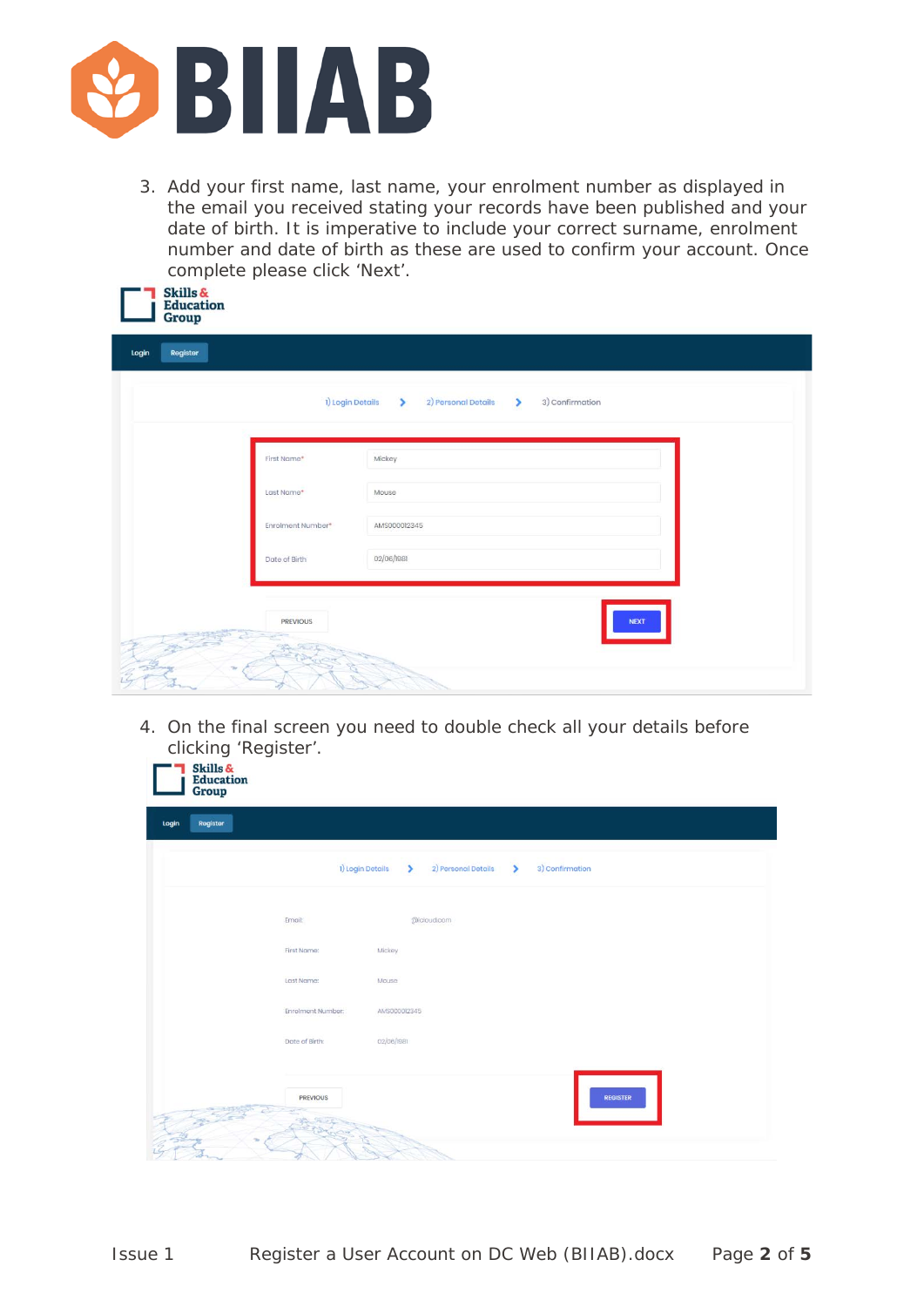

5. You will now be returned to the login screen where you will see a green box stating 'Confirmation email has been sent to your registered email address'.



| Register<br>Login                                               |                                                                         |                                                                                   |                                                                       |                                                                                              |        |
|-----------------------------------------------------------------|-------------------------------------------------------------------------|-----------------------------------------------------------------------------------|-----------------------------------------------------------------------|----------------------------------------------------------------------------------------------|--------|
| <b>Learner Portal</b>                                           |                                                                         | <b>Welcome to the Skills &amp; Education Group</b>                                |                                                                       |                                                                                              |        |
| Use the Learner Verification Portal to:<br>$\frac{1}{2}$        |                                                                         | $\mathbf{a} = \mathbf{a}$                                                         |                                                                       | Login or Register<br>Confirmation email has been<br>sent to your registered email<br>oddress |        |
| View electronic qualification<br>and other secure<br>documents. | Order printed copies of<br>qualification and other<br>secure documents. | Share your electronic<br>documents with third parties<br>by creating connections. | Keep your personal details<br>up to date by managing<br>your profile. | email address<br>password                                                                    | ۵<br>А |
|                                                                 |                                                                         |                                                                                   |                                                                       | Log in<br>Forgot my password                                                                 |        |
|                                                                 |                                                                         |                                                                                   |                                                                       |                                                                                              |        |

6. You now need to log in to your email account, locate the email titled 'Please confirm your email address' and click on the hyperlink to verify your email address.

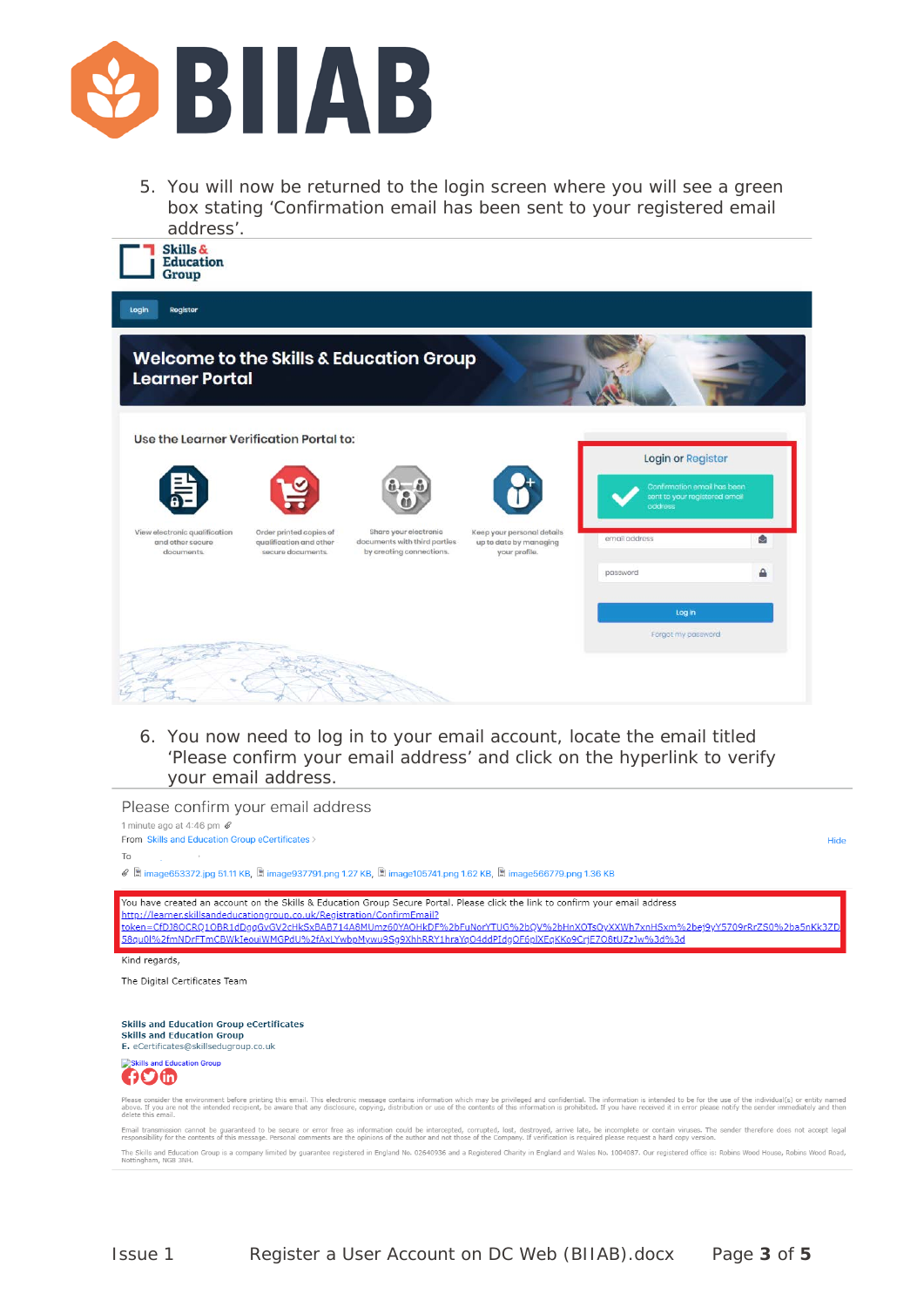

7. Once you click on the hyperlink you will be directed to the Learner Portal where you will see a message stating 'Email Successfully Confirmed' and you will see a 'Log in' button.<br>**7** Skills &



| <b>Stop</b>       |                                     |
|-------------------|-------------------------------------|
| Login<br>Rogistor |                                     |
|                   | <b>Email Successfully Confirmed</b> |
|                   | Log in                              |
|                   |                                     |

8. Before trying to log in please check your email again for another email titled 'Email address confirmed'. This email will give you instructions for the next steps. Before you can access your account it will need to be approved by a member of the Skills and Education Group Team.

Email address confirmed



Email transmission cannot be guaranteed to be secure or error free as information could be intercepted, corrupted, lost, destroyed, arrive late, be incomplete or contain viruses. The sender therefore does not accept legal<br>

The Skills and Education Group is a company limited by guarantee registered in England No. 02640936 and a Registered Charity in England and Wales No. 1004087. Our registered office is: Robins Wood House, Rol